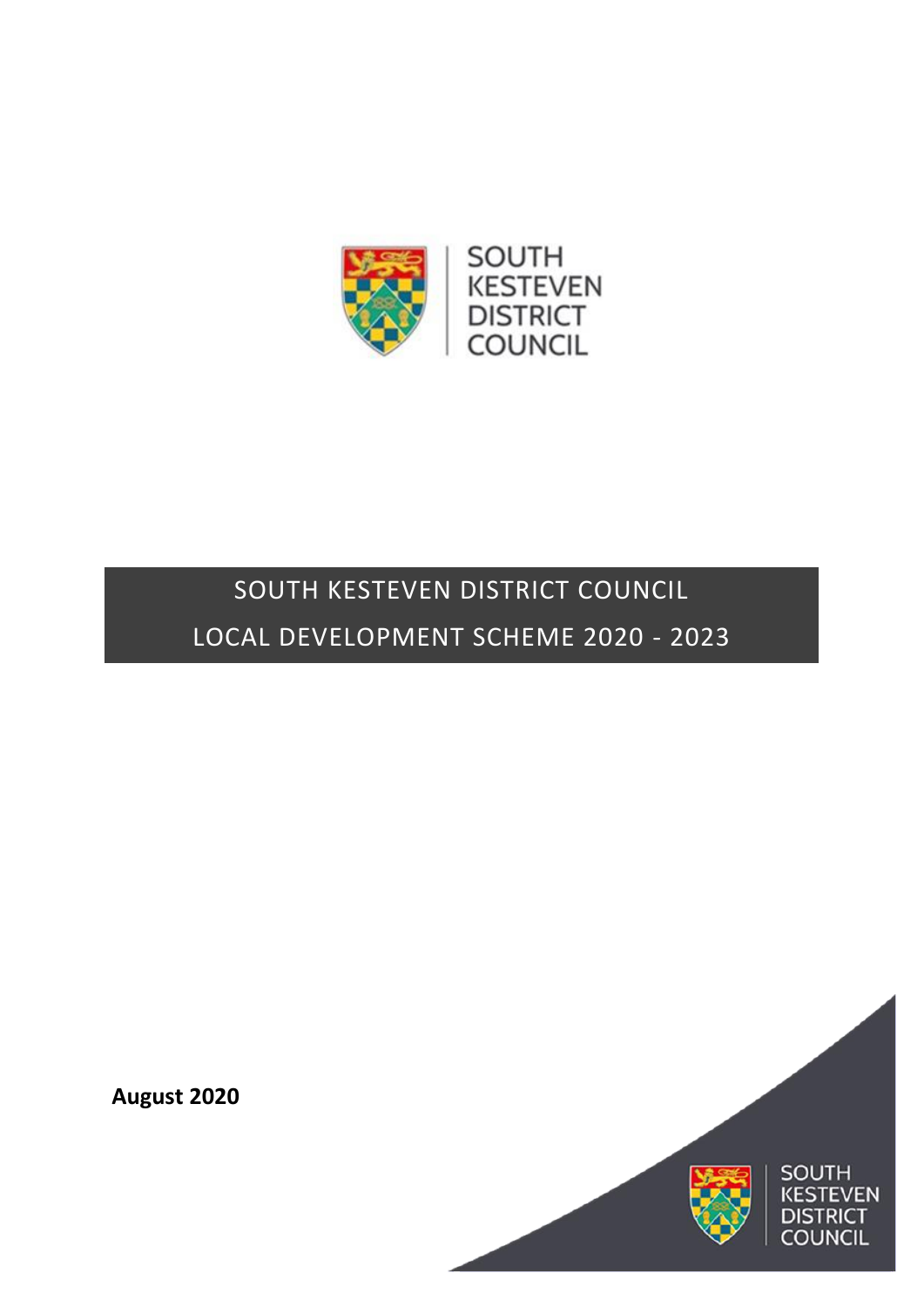# South Kesteven District Council - Local Development Scheme (2020-2023)

# CONTENTS

| 1. |  |
|----|--|
|    |  |
| 2. |  |
|    |  |
| 3. |  |
|    |  |
|    |  |
| 4. |  |
|    |  |
|    |  |
| 5. |  |
|    |  |
| 6. |  |
|    |  |
| 7. |  |
|    |  |
|    |  |
|    |  |

# <span id="page-1-0"></span>TABLE OF FIGURES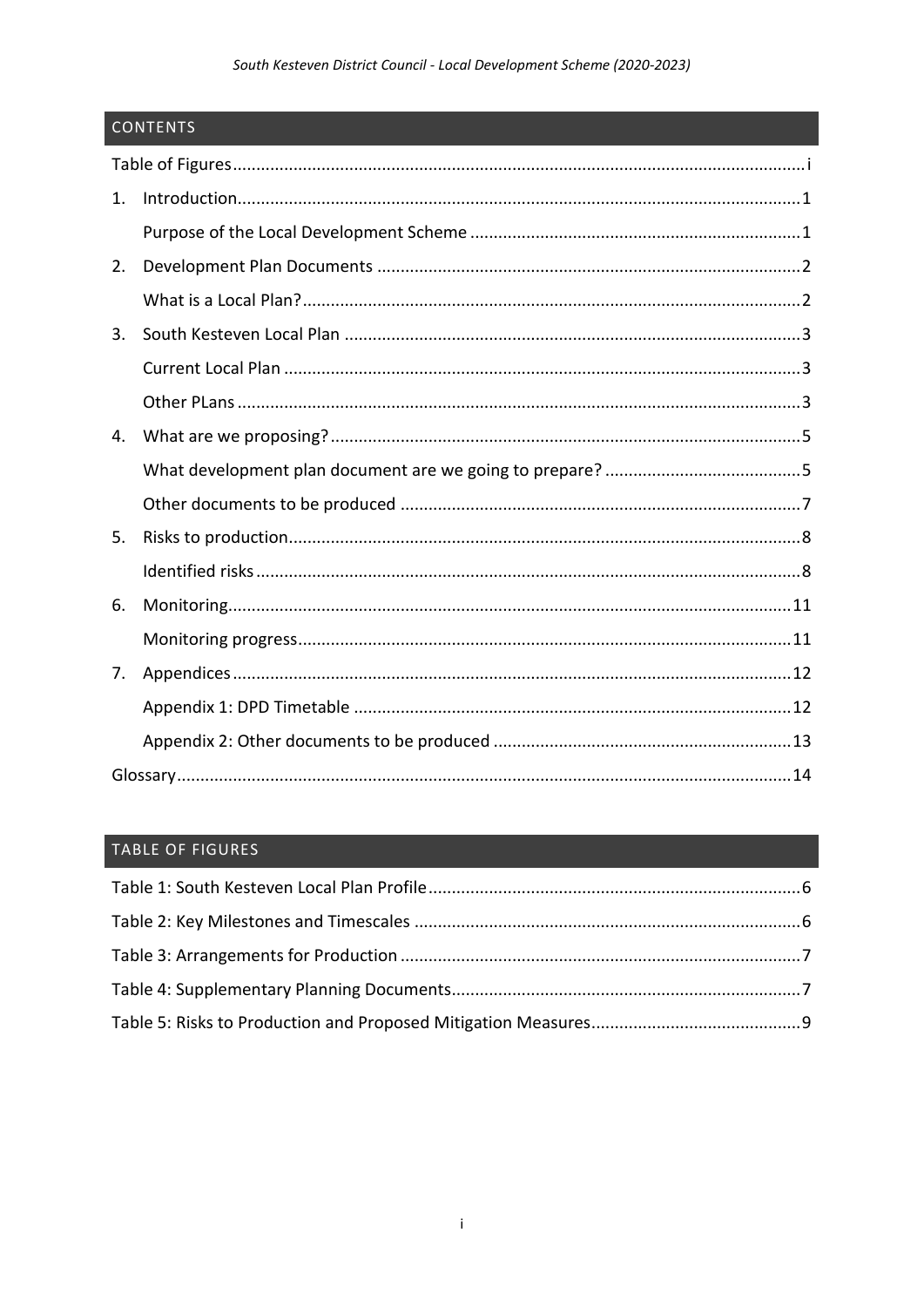# <span id="page-2-0"></span>1. INTRODUCTION

- 1.1 The Local Development Scheme (LDS) is a project plan to inform the community and other partners what strategic planning documents that are being prepared over the next three years. It identifies key milestones in their preparation, including the stages where documents will be made available for consultation.
- 1.2 The first LDS came into effect in 2005 when the Plan was referred to as the Local Development Framework (LDF). This Local Development Scheme (LDS) covers the period 2020-2023 and supersedes the Council's previous LDS published in September 2019. This LDS sets out an up-to-date timetable for the review of the Local Plan.
- 1.3 In the current adopted Local Plan, the Council is committed to an early review. The review policy (M1) requires the Council to commence document preparation from April 2020, with submission to the Secretary of State for examination by the end of December 2023. Therefore, the Council has begun preparations of the Local Plan review for the District.

1.4 The LDS contains;

- Background information to provide context for the LDS
- Details of which documents the Council will produce or review over the period of 2020-2023, and how they relate to each other
- A profile and timetable for the production of each strategic document

# <span id="page-2-1"></span>PURPOSE OF THE LOCAL DEVELOPMENT SCHEME

- 1.5 The Planning and Compulsory Purchase Act 2004 (as amended by the Planning Act 2008 and Localism Act 2011) requires a Local Planning Authority (LPA) to prepare and maintain an LDS setting out the Development Plan Documents (DPD) to be produced, the subject matter and geographical area.
- 1.6 The LDS is a public document and provides a starting point for the local community and others to find out about the Council's programme for the preparation of documents that will form the South Kesteven Local Plan or be supplementary to it.
- 1.7 It is our intention to keep the timetable set out in the LDS, however there may be occasions when there will be a need to make revisions to the timetable and documents. We will consider the need for revisions to the LDS on an annual basis and also publish up to date information on the Local Plan via our website.

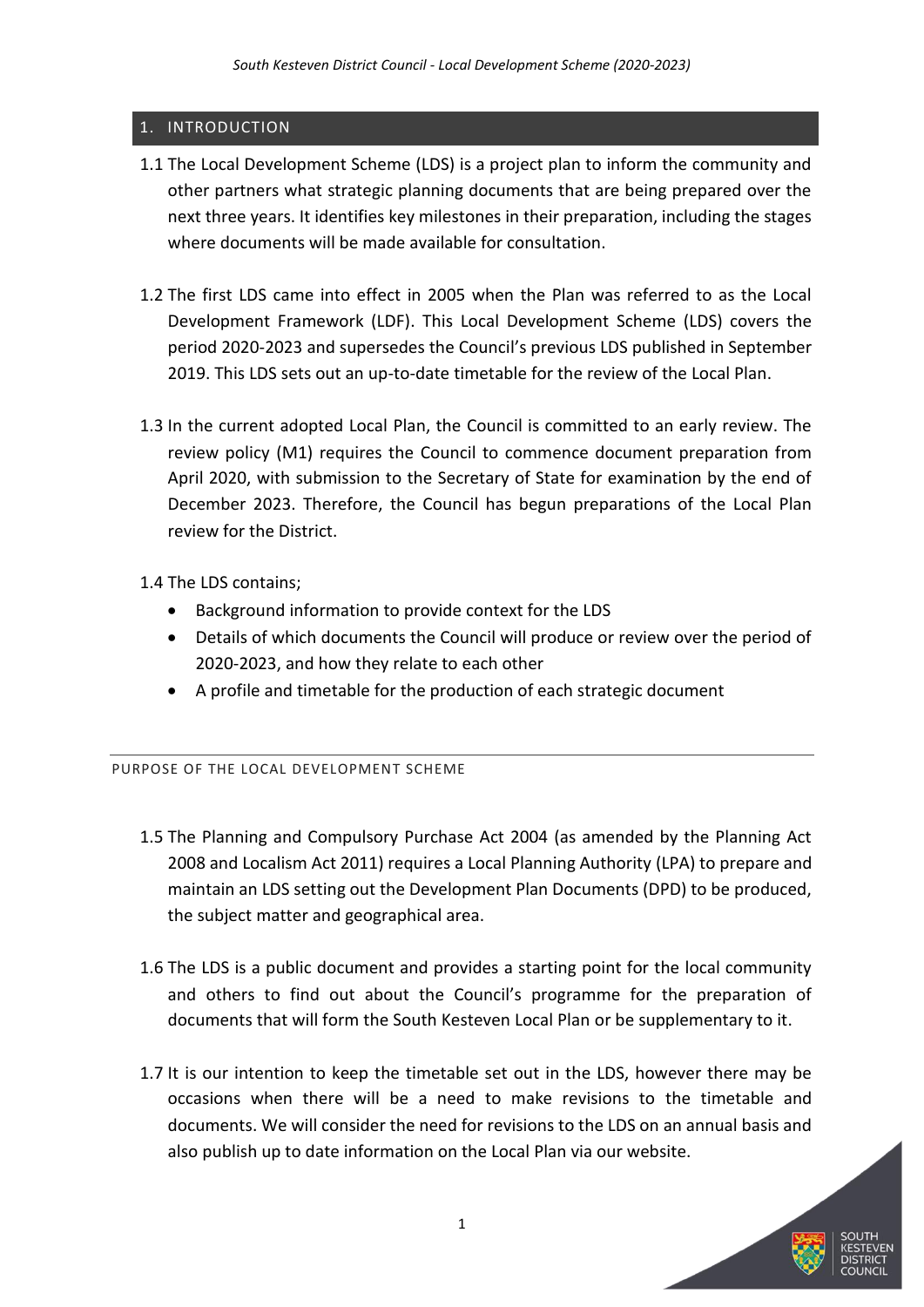## <span id="page-3-0"></span>2. DEVELOPMENT PLAN DOCUMENTS

#### <span id="page-3-1"></span>WHAT IS A LOCAL PLAN?

- 2.1 Development Plan Documents (DPDs) are the documents that form part of the statutory development plan for the area. The Town and Country Planning (Local Planning) England Regulation 2012 now refers to DPDs as 'Local Plans'.
- 2.2 Local Plans are prepared in order to guide investment and development in a district, borough, or county for over a 20 year period. They shape how the district grows over this period, being a key tool in deciding where the housing, retail and business needs of the community will be provided, and how important countryside, ecological and heritage features are to be protected. They are subject to an independent examination by a planning inspector and undergo rigorous procedures of community involvement and consultation.
- 2.3 Local Plans are subject to community consultation in accordance with the requirements of a Council's Statement of Community Involvement (SCI). The SCI sets out the Council's approach to engaging with the public and other stakeholders during the plan preparation and when consulting on planning applications. It is no longer necessary to submit SCI to the Secretary of State or include it in the LDS. The latest SCI was adopted March 2019. A revised SCI is currently in preparation, focusing on effective electronic communication and consultation, where possible.
- 2.4 The SCI is a document that supports the Local Plan, it will be monitored and updated via the Authority's Monitoring Report (AMR) provision of Regulation 34 of the town and Country Planning (Local Planning) (England) Regulations 2012.
- 2.5 The Local Plan will also include Policies Map. This is a map of on an Ordnance Survey base for the whole of the local planning authority's area which shows where policies in the DPD/Local Plan apply. The South Kesteven Local Plan includes inset maps for some areas to show information at a larger scale. The Policies Map may be updated each time that a DPD/Local Plan is adopted.
- 2.6 An integral part of producing a Local Plan is the Sustainability Appraisal/Strategic Environment Assessment (SA/SEA). The SA/SEA is produced in tandem with the Local Plan and ensure that the Local Plan adopts, as far as possible, the most sustainable options in an environment, economic, and social context having been assessed against all other realistic options and alternatives.

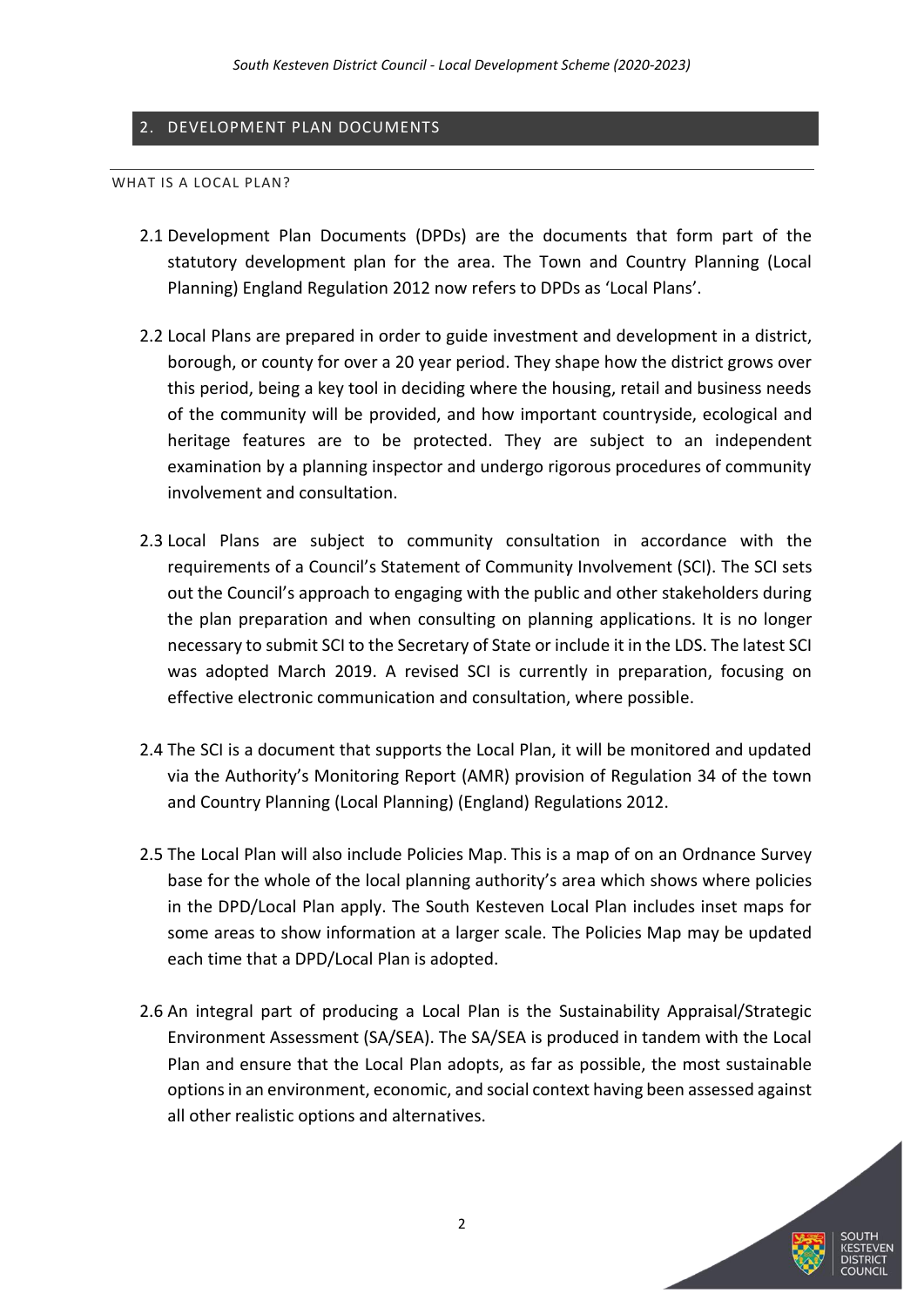- 2.7 There is also a legal requirement, through the Conservation of Habitats and Species Regulations 2017 (as amended) to consider whether new Local Plans are likely to have a significant effect on European sites of nature conservation importance. A Habitats Regulation Assessment will be prepared and published for each DPD.
- 2.8 Local authorities may also prepare Supplementary Planning Documents (SPDs) to provide further guidance on adopted policies. They can cover a wide range of issues which may be thematic (e.g. affordable housing) or site specific (e.g. development briefs). They do not form part of the DPD but are taken into account in determining planning applications. They are also not subject to independent examination, although they will need to be subject to community consultation in accordance with the requirements of the SCI.
- 2.9 Details of SPDs already adopted by the Council are available on the Council's website. In the event that adopted SPDs are reviewed or new ones are proposed, details will be published on the website.

# <span id="page-4-0"></span>3. SOUTH KESTEVEN LOCAL PLAN

#### <span id="page-4-1"></span>CURRENT LOCAL PLAN

- 3.1 At the time that this LDS comes into effect, South Kesteven District Council has adopted the following documents. These documents constitute the statutory development plan for South Kesteven, with policies that form the starting point for decisions on all planning applications in the area.
- 3.2 The Local Plan for South Kesteven currently comprises the:

**Local Plan (2011-2036) (Adopted 31st January 2020):** sets out the strategic planning framework and vision for the District to 2036, identifying housing and employment sites in Grantham, Stamford, Bourne, the Deepings, and a number of Larger Villages.

<span id="page-4-2"></span>OTHER PLANS

LINCOLNSHIRE MINERALS AND WASTE LOCAL PLAN

3.3 Lincolnshire County Council (LCC) are responsible for the production, monitoring and review of a Minerals and Waste Local Plan.

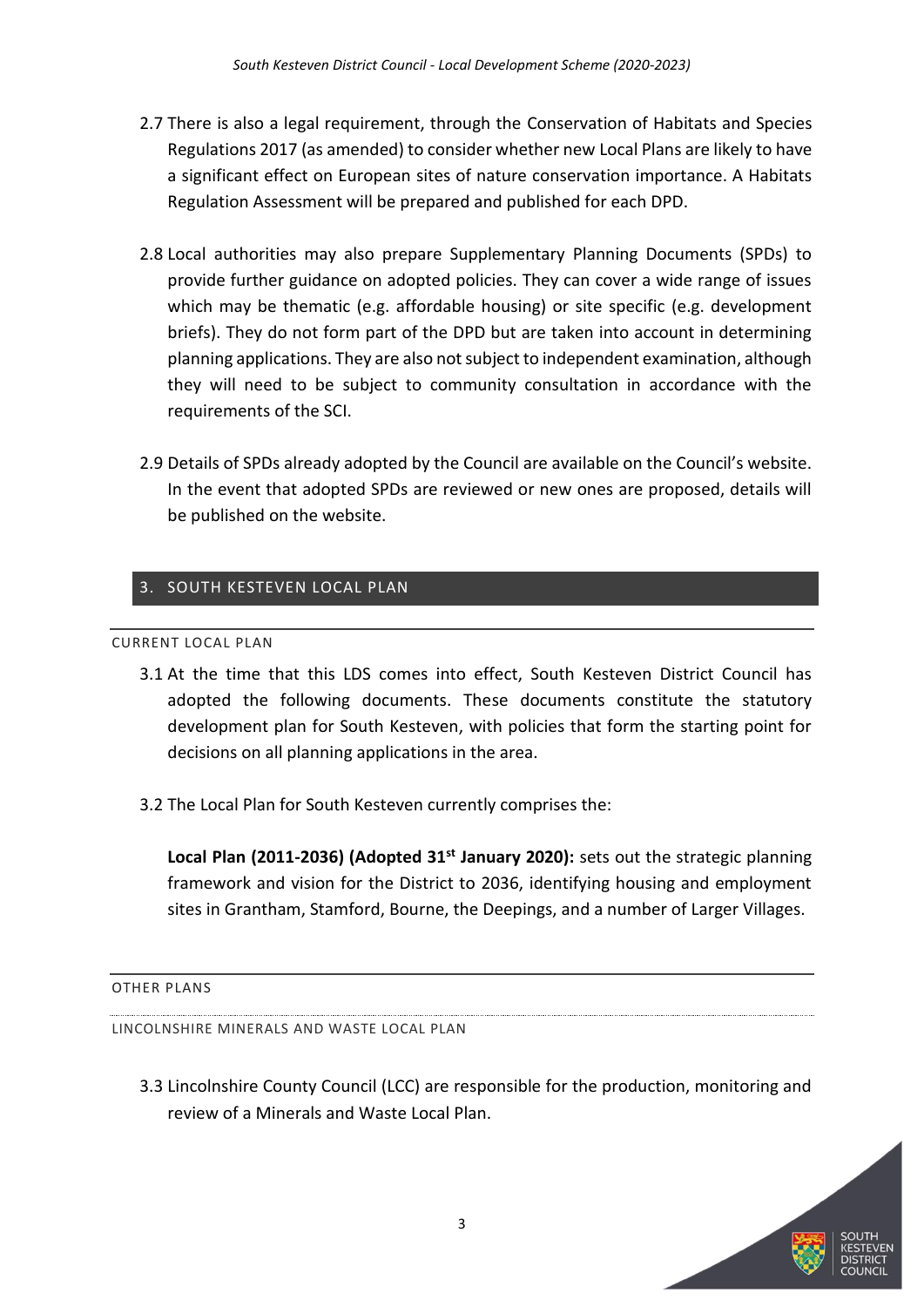3.4 **The Lincolnshire Minerals and Waste Local Plan** (LMWLP) is made up of two parts, the Core Strategy and Development Management Policies (CSDMP) (adopted June 2016) and the Sites Location Document (adopted December 2017) which forms part of the development plan for the District.

# 3.5 The LMWLP sets out

- The key principles to guide future winning and working of minerals and the form of waste management in the county up to 2031;
- The criteria against which planning applications for mineral and waste development will be considered; and
- Specific proposals and policies for the provision of land for minerals and waste development

# NEIGHBOURHOOD PLANNING

- 3.6 Neighbourhood Planning was introduced with the Localism Act 2011 enabling Parish and Town Councils or designated Neighbourhood Forums (in an area without a Parish) to prepare Neighbourhood Development Plans (NDPs), Neighbourhood Development Orders and Community Right to Build Orders. These all allow for residents of local communities to shape the future of their local area.
- 3.7 Neighbourhood Plans are subject to community consultation, an independent examination by an Inspector and a local referendum process. Once made, these documents form part of the statutory development plan for the area.
- 3.8 The current adopted NPDs are:
	- **Hough-on-the-hill (adopted July 2015)**
	- **Foston (adopted June 2017)**
	- **Long Bennington (adopted July 2017)**
	- **Colsterworth and District (adopted September 2017)**
	- **Skillington (adopted September 2017)**
	- **Subton (adopted July 2015)**
	- **Thurlby (adopted March 2019)**
	- **Carlby (adopted March 2019)**
- 3.9 The timetable for preparing an NDP is for the local community preparing the Plan to determine. Therefore, timetables for NDPs are not included in the LDS.
- 3.10 Details of NPDs being prepared in South Kesteven and the stage they have reached are available on the Council's website.

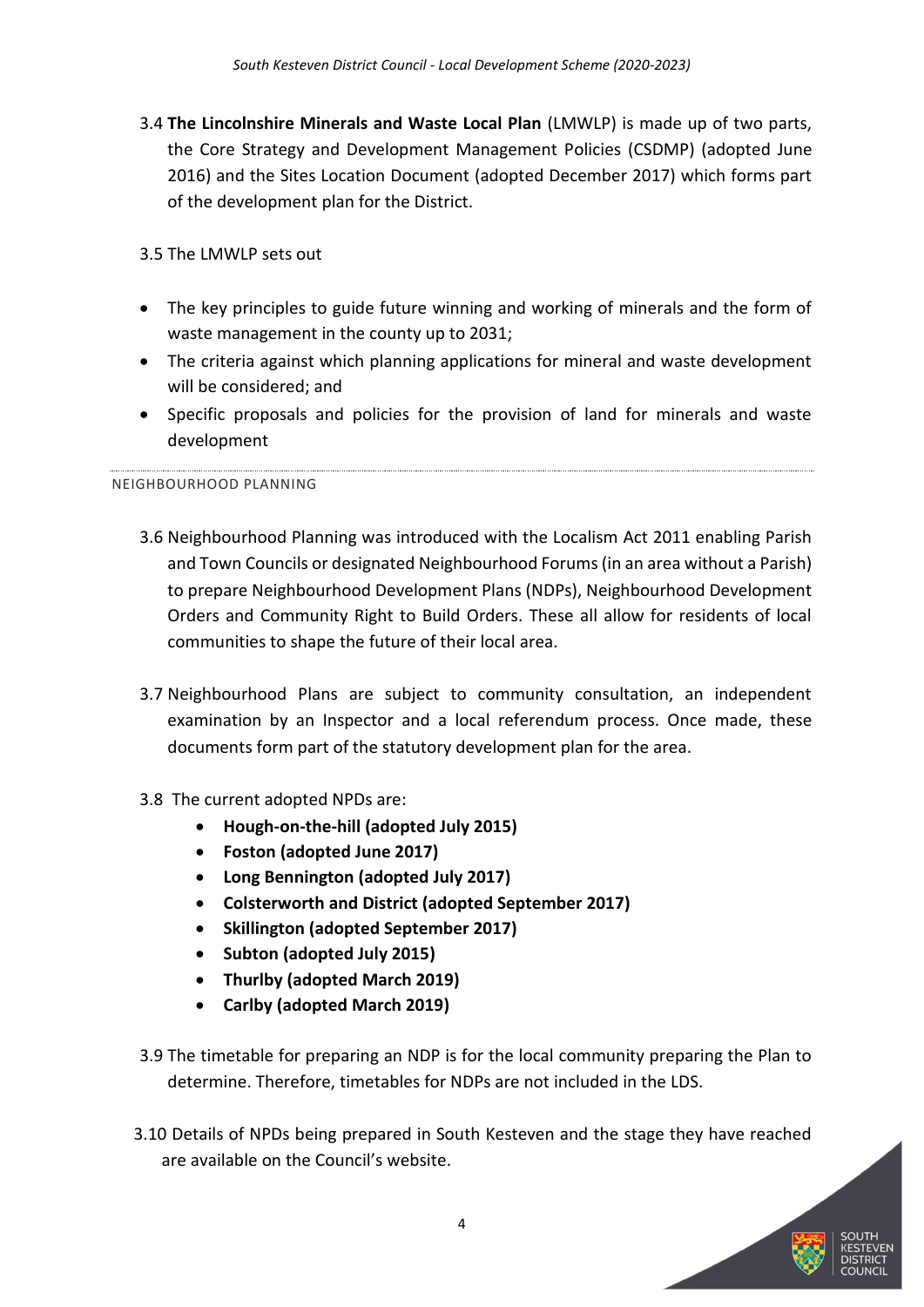# <span id="page-6-0"></span>4. WHAT ARE WE PROPOSING?

<span id="page-6-1"></span>WHAT DEVELOPMENT PLAN DOCUMENT ARE WE GOING TO PREPARE?

- 4.1 In the current adopted Local Plan, the Council is committed to an early review of the adopted Local Plan 2011-2036. The Local Plan was submitted to the Secretary of State for examination during the transition period therefore it was examined against the National Planning Policy Framework (NPPF) 2012.
- 4.2 An early review of the Local Plan will enable policies and proposals to take account of the revised National Policy that was introduced in July 2018 and further revised in February 2019.
- 4.3 The review policy in the adopted Local Plan requires the Council to commence document preparation from April 2020, with submission to the Secretary of State for examination to be anticipated by the end of December 2023.
- 4.4 The revised Local Plan will set out the strategic direction for development in the District.
- 4.5 The AMR will be the mechanism for monitoring the effects of policies in the current Local Plan, and if during this period it is apparent that policies are ineffective, or not satisfactory in achieving the desired outcomes, relevant steps will be put in place to ensure that this is addressed through the review of the Local Plan.
- 4.6 In addition, specific matters will be addressed in the review, but are not limited to the following:
	- The progress being made towards implementation of the spatial strategy for South Kesteven, in particular the focus on development in Grantham to be achieved by the end of the plan period;
	- Taking account of the latest National Planning Framework, particularly in relation to the assessment of housing needs and future requirement for employment land; and
	- Further assessment of the needs of the Gypsy and Traveller Community, including Travelling Showpeople, and the need to allocate land to meet identified needs.
- 4.7 The document profile is set out below. The expected timetable for the key milestones in preparing the Local Plan review are contained in Table 2 and Appendix 1.

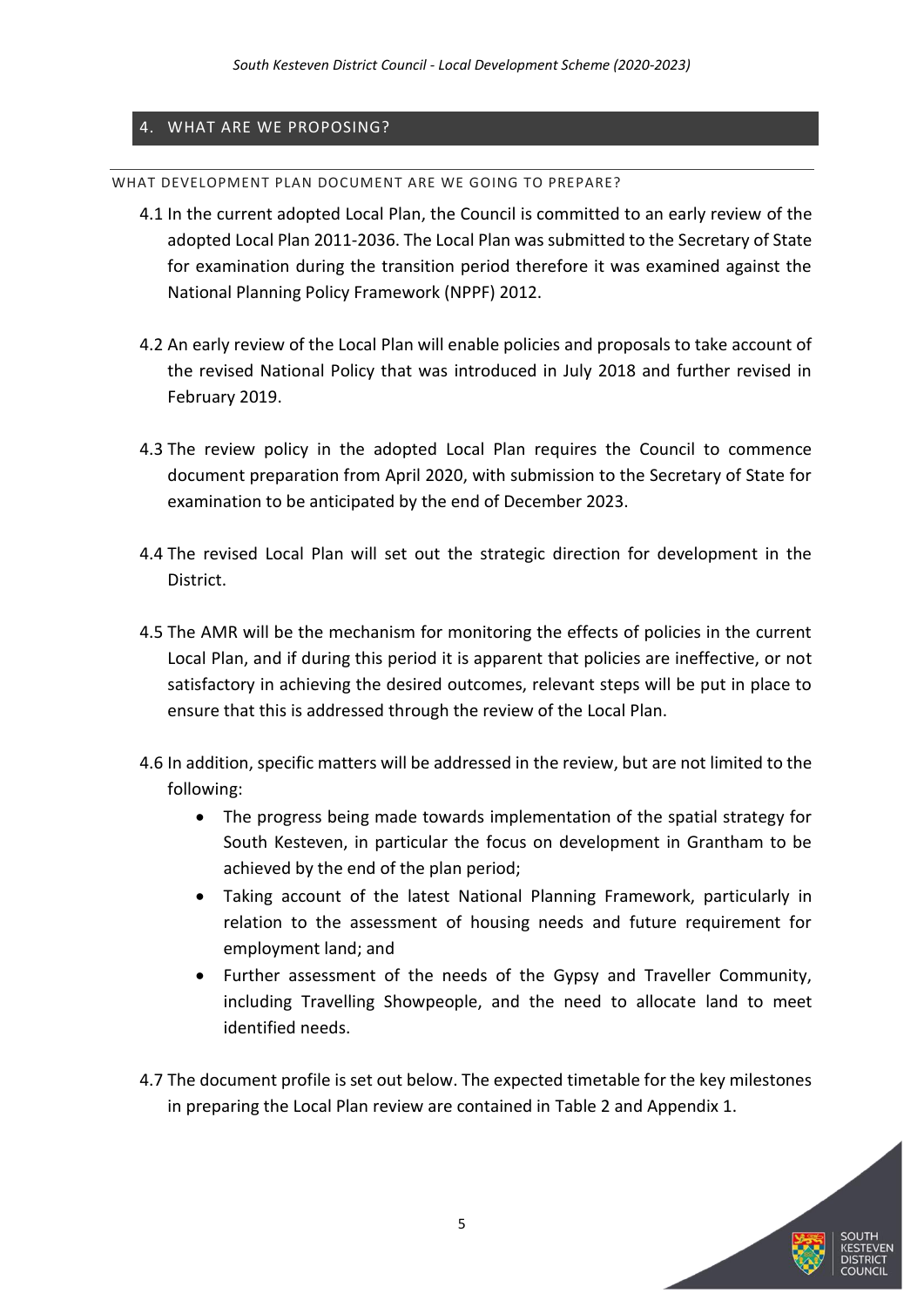<span id="page-7-0"></span>**Table 1: South Kesteven Local Plan Profile**

|                              | South Kesteven Local Plan Profile                                                                                                                                                                                                                                                                                                                                   |  |  |  |  |  |  |  |  |  |
|------------------------------|---------------------------------------------------------------------------------------------------------------------------------------------------------------------------------------------------------------------------------------------------------------------------------------------------------------------------------------------------------------------|--|--|--|--|--|--|--|--|--|
| <b>Role and Subject</b>      | Strategic document setting out the vision, objectives and<br>spatial strategy for the District. It will outline how the known<br>development requirements for the District will be met to<br>2041, including the amount of housing and employment land<br>requirements. It will also include development management<br>policies, and if required, site allocations. |  |  |  |  |  |  |  |  |  |
| <b>Geographical Coverage</b> | District wide.                                                                                                                                                                                                                                                                                                                                                      |  |  |  |  |  |  |  |  |  |
| <b>Status</b>                | Development Plan Document. Once adopted it will replace<br>the South Kesteven Local Plan 2011-2036.                                                                                                                                                                                                                                                                 |  |  |  |  |  |  |  |  |  |
| <b>Chain of Conformity</b>   | General conformity with the 2018 National Planning Policy<br>Framework (NPPF). The Policies Map will be revised and<br>updated on the adoption of the DPD/Local Plan. Any other<br>South Kesteven DPD/SPDs to be consistent with the Local<br>Plan.                                                                                                                 |  |  |  |  |  |  |  |  |  |

<span id="page-7-1"></span>**Table 2: Key Milestones and Timescales**

| <b>Key Milestones</b>                                           | <b>Regulation</b>    | <b>Timescale</b>        |
|-----------------------------------------------------------------|----------------------|-------------------------|
| <b>Commencement of</b><br>document preparation                  |                      | April 2020              |
| <b>Consultation on the scope</b><br>of the Plan                 | <b>Regulation 18</b> | September 2020          |
| <b>Consultation on Draft Local</b><br>Plan                      | <b>Regulation 18</b> | September/ October 2022 |
| <b>Consultation on the Pre-</b><br><b>Submission Local Plan</b> | Regulation 19        | April/ May 2023         |
| <b>Submission</b>                                               | <b>Regulation 22</b> | December 2023           |
| <b>Examination</b>                                              | <b>Regulation 24</b> | January - December 2024 |
| <b>Inspector's Report</b>                                       | <b>Regulation 25</b> | December 2024           |
| <b>Adoption</b>                                                 | <b>Regulation 26</b> | January 2025            |

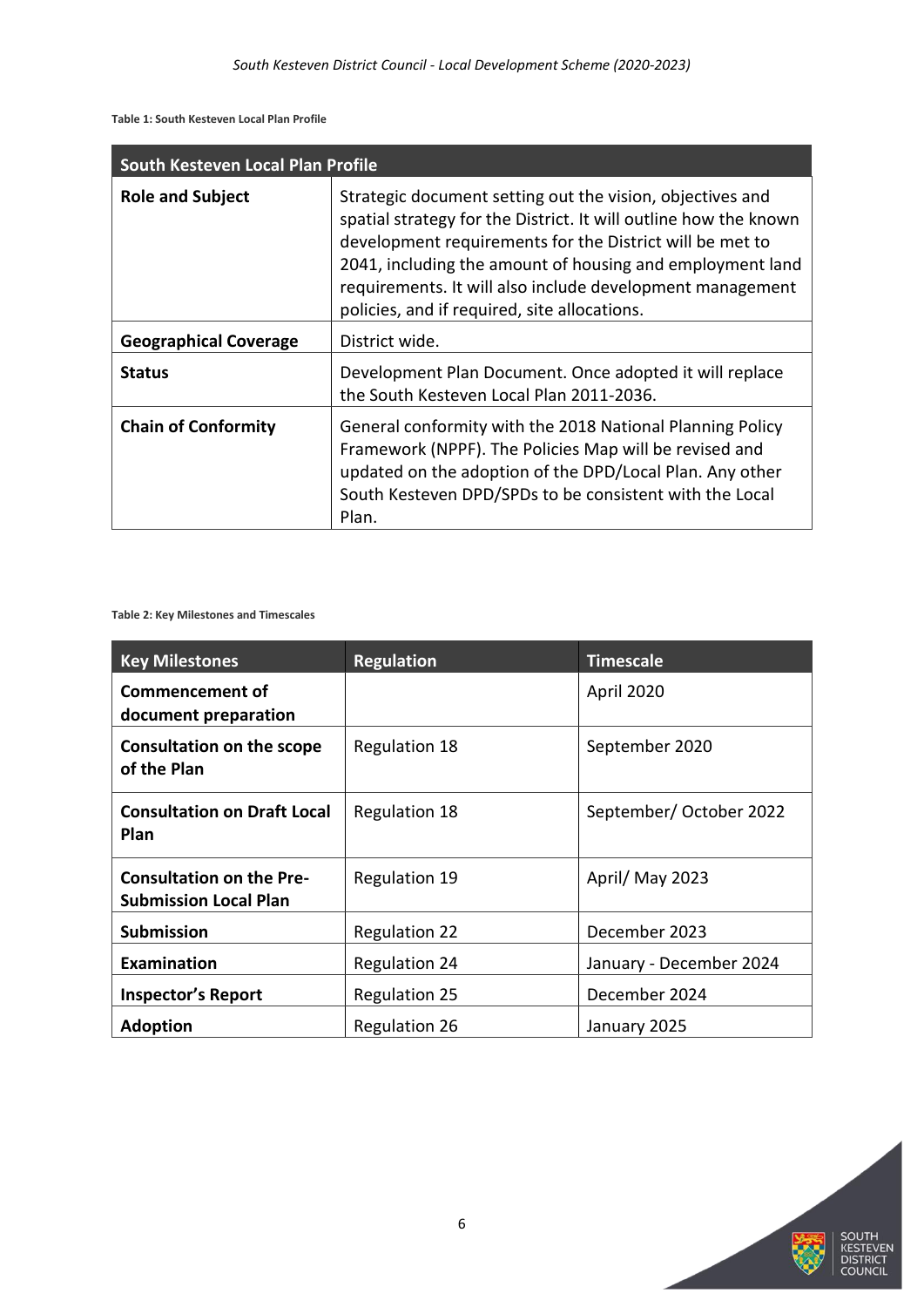<span id="page-8-1"></span>**Table 3: Arrangements for Production**

| <b>Arrangements for Production</b>                     |                                                                                                                                                          |
|--------------------------------------------------------|----------------------------------------------------------------------------------------------------------------------------------------------------------|
| <b>Lead Organisation</b>                               | SKDC Planning Policy Team with support from other Council<br>service areas and partner organisations                                                     |
| <b>Political Management</b>                            | Cabinet decision at relevant key stages and milestones. Full<br>Council decision at submission and adopted stages.                                       |
|                                                        | Growth Overview and Scrutiny Committee may<br>also<br>consider versions of the emerging Local Plan and make<br>recommendations to Cabinet as appropriate |
| <b>Community and</b><br><b>Stakeholder Involvement</b> | Stakeholder and community involvement using a range of<br>consultation methods in accordance with the adopted SCI                                        |
| <b>Monitoring and Review</b>                           | The Local Plan Monitoring Framework will be monitored on<br>an annual basis                                                                              |

## <span id="page-8-0"></span>OTHER DOCUMENTS TO BE PRODUCED

#### SUPPLEMENTARY PLANNING DOCUMENTS

4.8 There is no longer a requirement for the LDS to include a programme for the preparation of any other planning documents that the LPA intends to produce. For this reason, the timeline in Appendix 1 only includes details of South Kesteven's DPDs. In the interest of transparency, it is proposed that the following Supplementary Planning Documents (SPD) in Table 4 will be prepared and adopted over the next three years;

<span id="page-8-2"></span>**Table 4: Supplementary Planning Documents**

| <b>Document</b>                             | <b>Proposed Year of Adoption</b> |
|---------------------------------------------|----------------------------------|
| <b>Design SPD</b>                           | 2021                             |
| <b>Stamford North Development Brief SPD</b> | 2021                             |
| <b>Developer Contributions SPD</b>          | 2021                             |

4.9 A timetable for the documents in the table above is included in Appendix 2.

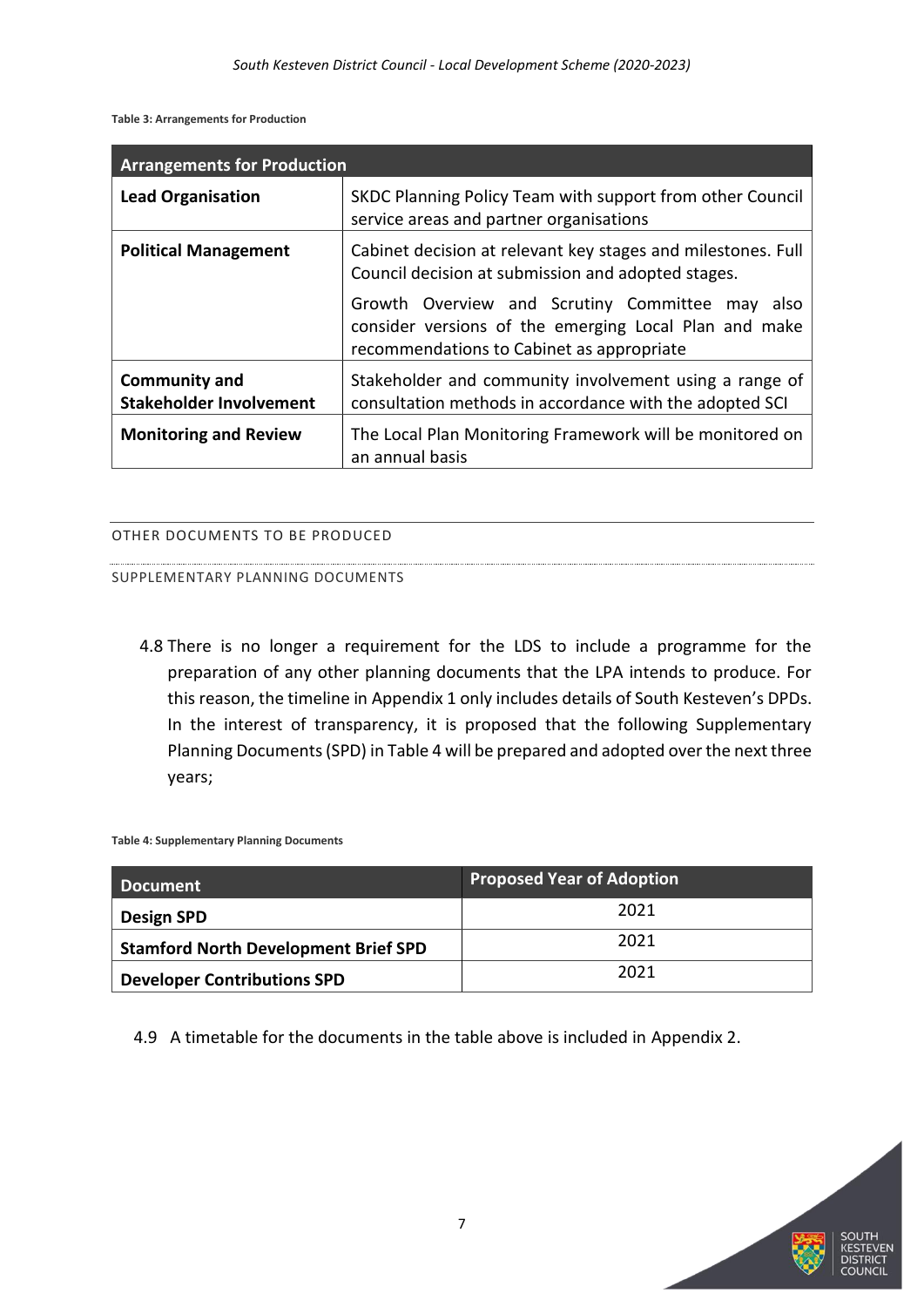#### NEIGHBOURHOOD PLANNING

- 4.10 The qualifying bodies in Rippingale and Dowsby (formally Aveland), Baston, Bourne, Carlton and Normanton, Caythorpe and Frieston, Castle Bytham, Old Somerby, Ropsley and District, Stamford, and The Deepings are currently leading on preparations of the NDPs in their areas. The Council is supporting the Parish Councils in the preparation of their draft NDPs.
- 4.11 The Council will also support other neighbourhood plans that might come forward throughout the district.

#### EVIDENCE BASE

- 4.12 Plans need to be supported by a robust evidence base. Evidence studies have been completed to support the preparation of the DPDs to date.
- 4.13 The evidence base will be continued to be updated and expanded as the review of the South Kesteven Local Plan is prepared. This will include reviewing existing studies as necessary to make sure they remain relevant and up to date. It may also involve the joint commissioning of work with neighbouring authorities and/ or other partners.

## <span id="page-9-0"></span>5. RISKS TO PRODUCTION

#### <span id="page-9-1"></span>IDENTIFIED RISKS

5.1 The preparation of the review of the Local Plan presents a number of risks which could affect the work programme and timetable. These can be addressed through robust planning. The key risks and proposed mitigation measures that may need to be implemented in order to ensure that sound documents are prepared in a timely manner are identified in the table below;

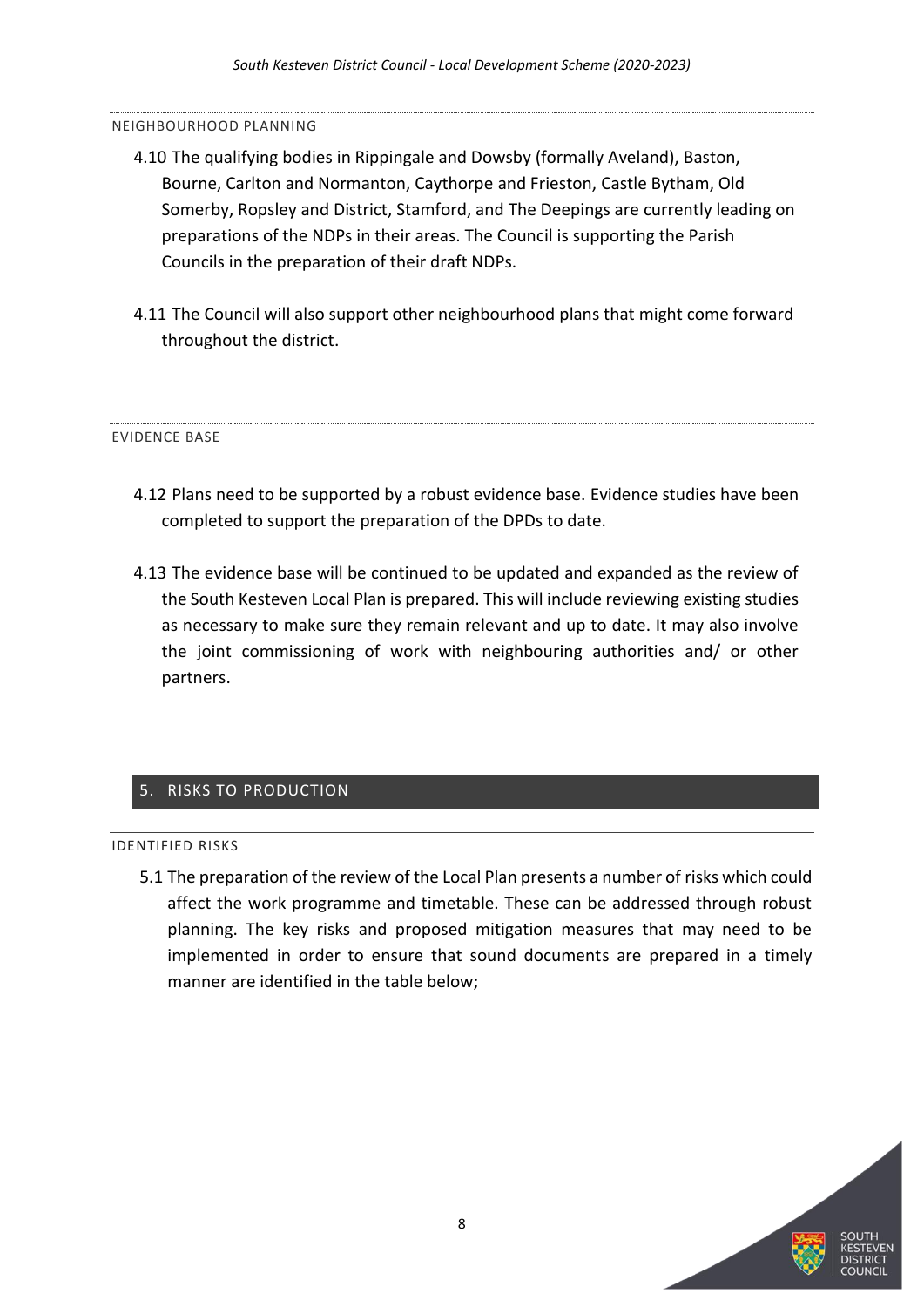#### <span id="page-10-0"></span>**Table 5: Risks to Production and Proposed Mitigation Measures**

| <b>Risk</b><br>Impact<br><b>Mitigation</b>                                                                                                                                 |                                                                                                                                                                                                                       |                                                                                                                                                                                                           |  |  |  |  |  |  |
|----------------------------------------------------------------------------------------------------------------------------------------------------------------------------|-----------------------------------------------------------------------------------------------------------------------------------------------------------------------------------------------------------------------|-----------------------------------------------------------------------------------------------------------------------------------------------------------------------------------------------------------|--|--|--|--|--|--|
| <b>Changes to Planning System</b>                                                                                                                                          |                                                                                                                                                                                                                       |                                                                                                                                                                                                           |  |  |  |  |  |  |
| Changes in legislation or to<br><b>National Planning Policy</b>                                                                                                            | Regulations may have<br>implications for the plan<br>preparation, including<br>additional work.                                                                                                                       | Continued awareness of<br>forthcoming legislative and<br>major policy changes.<br>Ensure resources are in<br>place to implement any<br>changes to procedures or<br>handle increased work load.            |  |  |  |  |  |  |
| <b>Process</b>                                                                                                                                                             |                                                                                                                                                                                                                       |                                                                                                                                                                                                           |  |  |  |  |  |  |
| <b>Higher than expected</b><br>response to consultation                                                                                                                    | The officer resource/time to<br>process and consider<br>representations may be<br>increased. This could delay<br>timing of key milestones<br>e.g. Submission of the Plan<br>to Secretary of State for<br>examination. | Deploy additional resources<br>to record and appraise<br>representations.                                                                                                                                 |  |  |  |  |  |  |
| <b>Covid-19 restrictions</b>                                                                                                                                               | Consultation operations<br>could be affected whereby<br>'normal' consultation<br>techniques may not be<br>available.                                                                                                  | Review the SCI to account<br>for Covid-19 restrictions.                                                                                                                                                   |  |  |  |  |  |  |
| <b>The Planning Inspectorate</b><br>(PINS) unable to meet the<br>timetable. (PINS set the<br>timetable for the<br>examination process<br>following submission of a<br>DPD) | Once submitted, the<br>process of the Plan to<br>timetable is heavily<br>dependent on the ability of<br>PINS to resource it.<br>Examination and/or<br>Inspectors report delayed,<br>and key milestones not met.       | Liaise with PINS on<br>timetable and provide early<br>notification of anticipated<br>submission date.                                                                                                     |  |  |  |  |  |  |
| <b>Failure to comply with Duty</b><br>to Cooperate                                                                                                                         | Failure to demonstrate that<br>the Duty to Cooperate was<br>satisfied would render the<br>Plan unsound.                                                                                                               | Develop and implement a<br>Duty to Cooperate Plan<br>ensuring the Council<br>effectively engages with<br>DTC partners from the<br>beginning of the plan<br>making process at Officer<br>and Member Level. |  |  |  |  |  |  |
| Plan being found unsound                                                                                                                                                   | The Plan cannot process to<br>adoption if it is found                                                                                                                                                                 | Ensure we have a complete,<br>clear and up to date<br>evidence base, including                                                                                                                            |  |  |  |  |  |  |



EVEN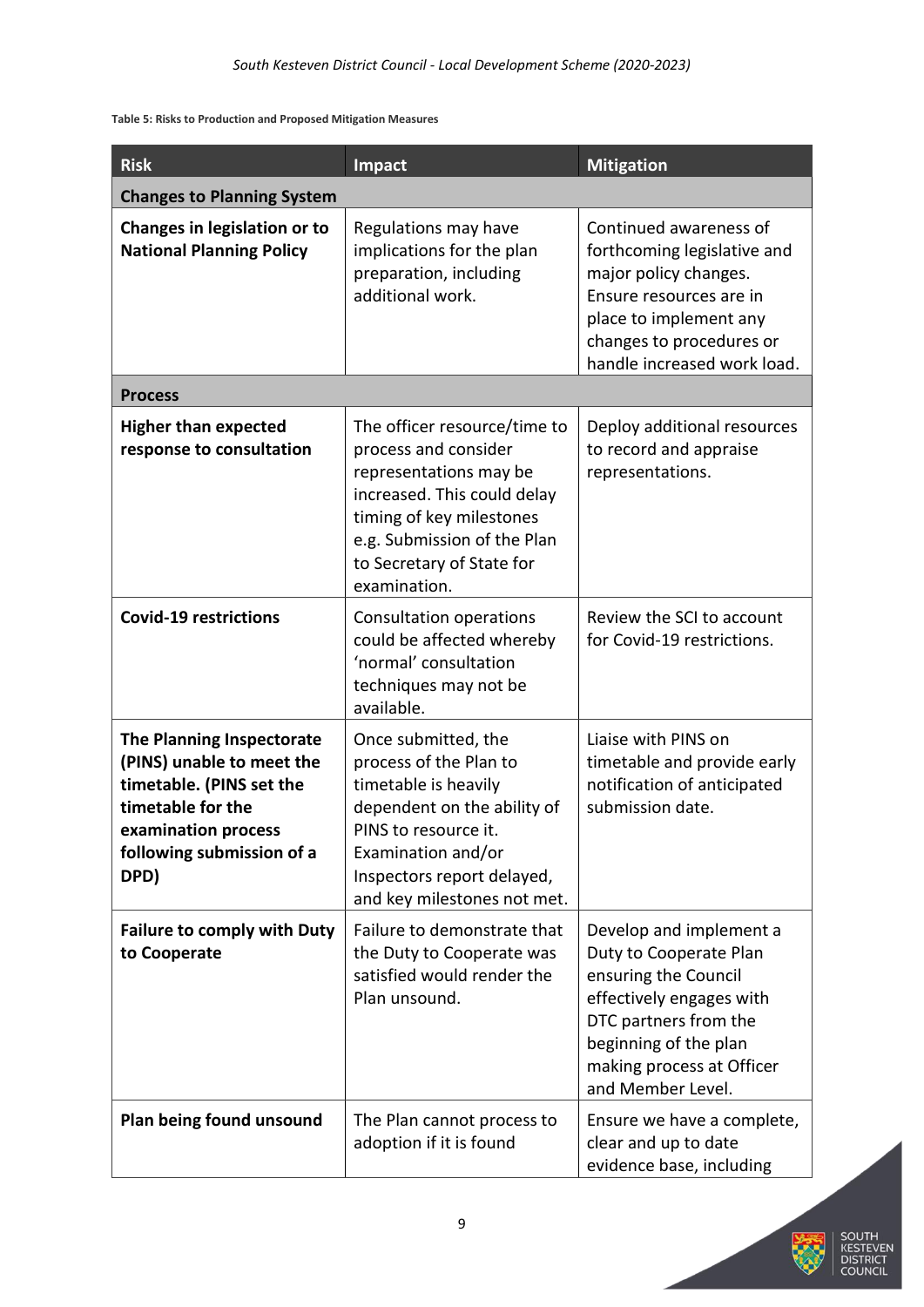|                                                                                                                  | unsound by an Inspector<br>following examination.<br>Additional work would be<br>required, and the adoption<br>of the Plan delayed.                                                                 | continued engagement with<br>the community and key<br>stakeholders. Completion of<br>soundness and legal<br>compliance self-assessment<br>checklist at each stage.                                                                                    |  |  |  |  |  |
|------------------------------------------------------------------------------------------------------------------|-----------------------------------------------------------------------------------------------------------------------------------------------------------------------------------------------------|-------------------------------------------------------------------------------------------------------------------------------------------------------------------------------------------------------------------------------------------------------|--|--|--|--|--|
| Legal challenge to the Local<br>Plan                                                                             | Part or all the document<br>could be challenged by third<br>party and quashed if<br>challenge unsuccessful.                                                                                         | <b>Engagement of critical</b><br>friend to review and advise<br>at key stages and Planning<br>Inspectorate visit before<br>submission.                                                                                                                |  |  |  |  |  |
|                                                                                                                  |                                                                                                                                                                                                     | Seek legal advice as and<br>when required.                                                                                                                                                                                                            |  |  |  |  |  |
|                                                                                                                  |                                                                                                                                                                                                     | Keep up to date with best<br>practice through training<br>and PAS website.                                                                                                                                                                            |  |  |  |  |  |
| <b>Resources</b>                                                                                                 |                                                                                                                                                                                                     |                                                                                                                                                                                                                                                       |  |  |  |  |  |
| <b>Reduced number of officers</b><br>and knowledge within the<br>team as a result of staff<br>sickness/turnover. | This cannot always be<br>avoided or predicted.<br>Significant and constant<br>staff turnover would<br>severely affect the Council's<br>ability to achieve the time<br>scales set out within the LDS | Encourage teamwork as<br>part of day to day working<br>so all staff have some<br>knowledge about all the<br>projects currently being<br>undertaken.<br>Secondments or short-term<br>contacts may be necessary<br>subject to financial<br>constraints. |  |  |  |  |  |
| <b>Financial resources</b>                                                                                       | Unforeseen issues can arise<br>during the preparation of<br>the Local Plan.                                                                                                                         | Careful project planning to<br>avoid unplanned work.<br>Keep under review<br>opportunities for joint<br>commissioning of evidence<br>base studies.                                                                                                    |  |  |  |  |  |
| <b>Failure of external</b><br>consultants                                                                        | The failure of external<br>consultation to deliver<br>required specialist support<br>could impact on the ability<br>to achieve the time scales<br>set out.                                          | Ensure objectives are clearly<br>stated in project brief.<br>Arrange regular updates<br>and meetings with the<br>consultant.                                                                                                                          |  |  |  |  |  |

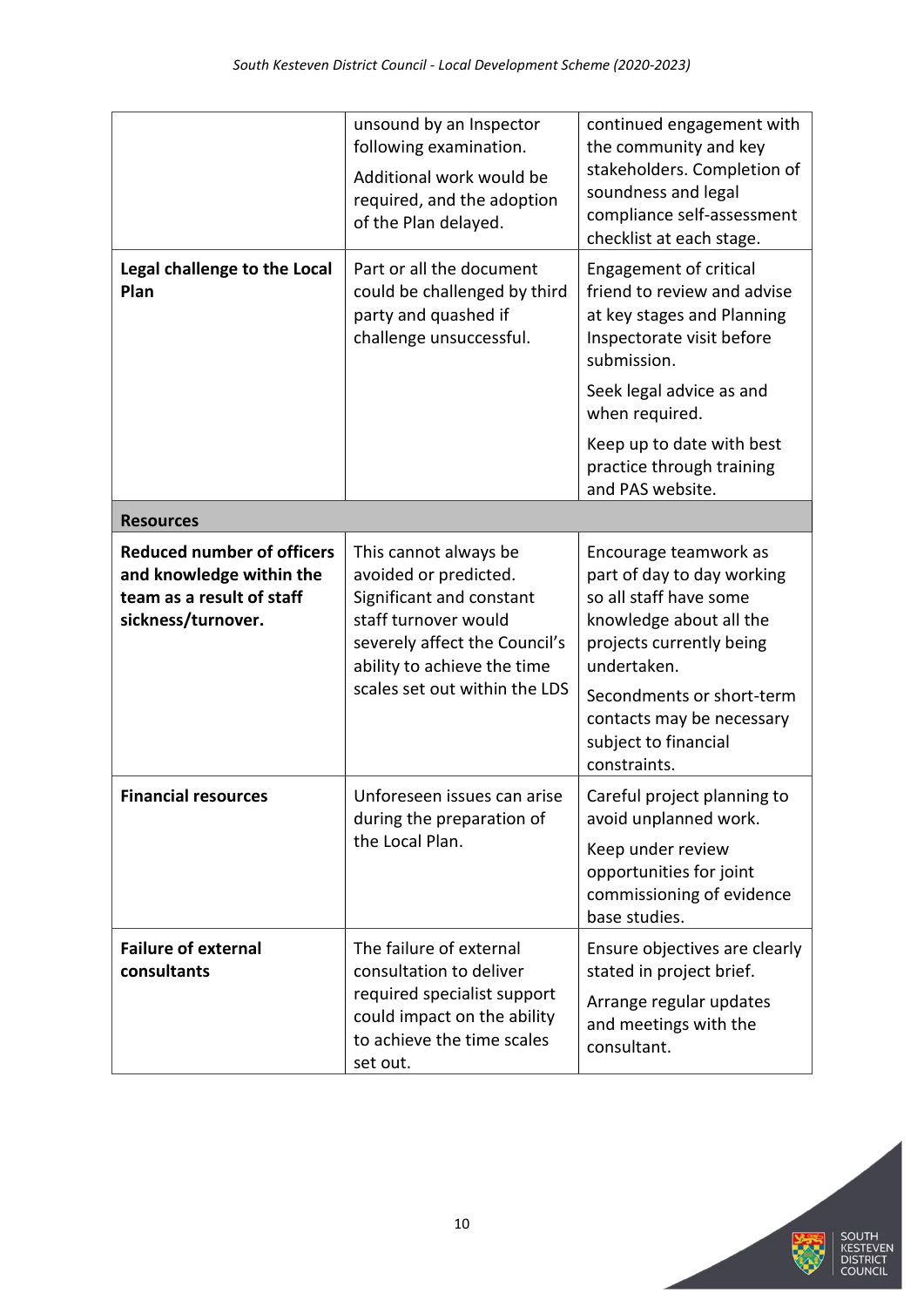## <span id="page-12-0"></span>6. MONITORING

#### <span id="page-12-1"></span>MONITORING PROGRESS

- 6.1 Progress against the LDS will be reviewed annually and reported through the AMR. This will enable consideration of changes, if any, that may be required to the LDS including revisions to the Local Plan timetable. Any changes will be brought forward through a review of the LDS.
- 6.2 During the year, progress on the preparations of the Local Plan will be published on the Councils website, ensuring that the local community and others with an interest in the Local Plan are kept informed.

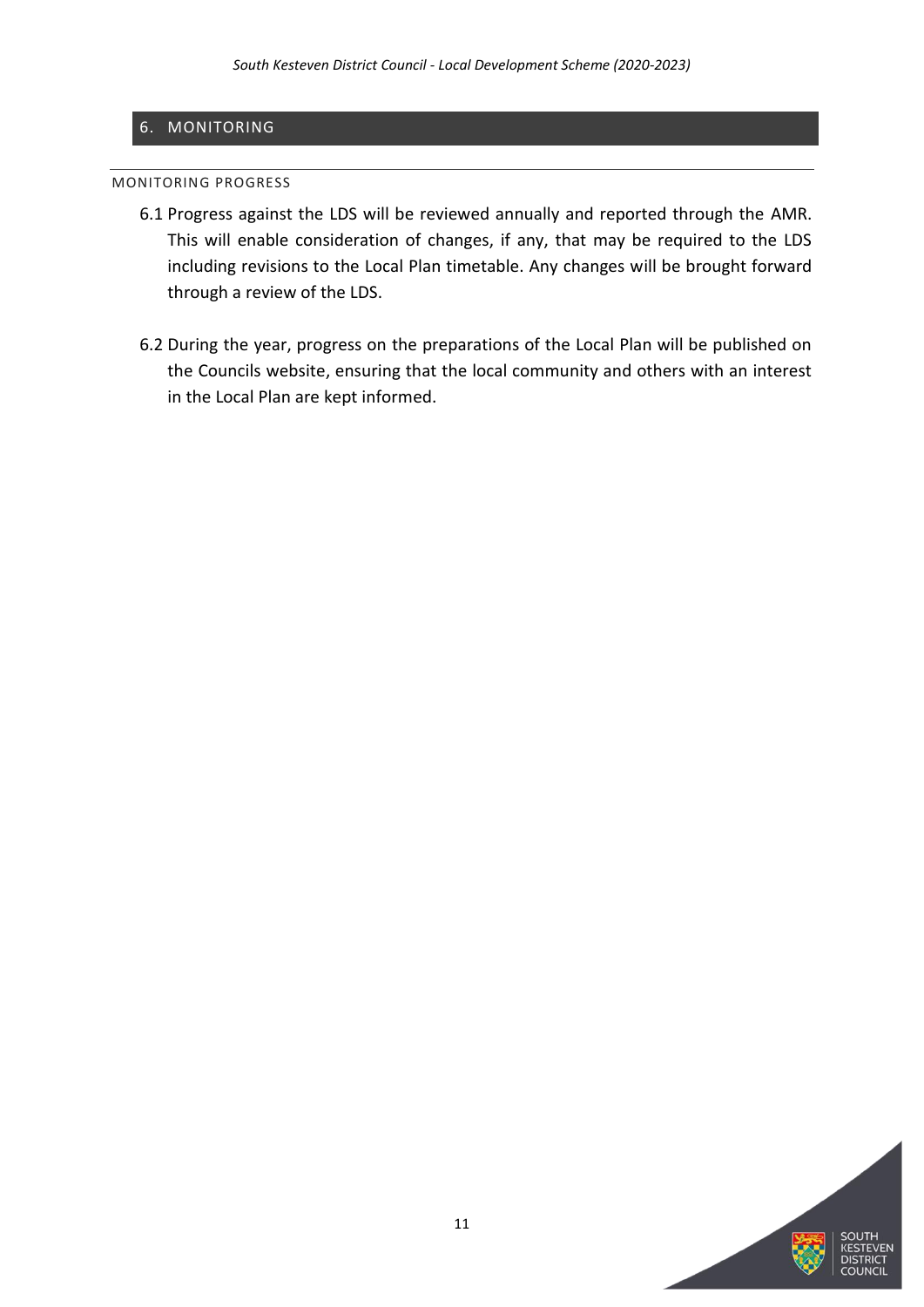<span id="page-13-0"></span>7. APPENDICES

#### <span id="page-13-1"></span>APPENDIX 1: DPD TIMETABLE

|                                              | 2020 | 2021<br>A M J J A S O N D J F M A M J J A S O N D J F M A M J J A S O N D J F M A M J J A S O N D J F M A | 2022 | 2023 | 2024 | 2025 |
|----------------------------------------------|------|-----------------------------------------------------------------------------------------------------------|------|------|------|------|
| <b>Commencement of</b>                       |      |                                                                                                           |      |      |      |      |
| <b>Document</b>                              |      |                                                                                                           |      |      |      |      |
| Preparation                                  |      |                                                                                                           |      |      |      |      |
| <b>Public Participation</b>                  |      |                                                                                                           |      |      |      |      |
| in Document                                  |      |                                                                                                           |      |      |      |      |
| Preparation                                  |      |                                                                                                           |      |      |      |      |
| (Regulation 18)                              |      |                                                                                                           |      |      |      |      |
| Submission                                   |      |                                                                                                           |      |      |      |      |
| <b>Document</b>                              |      |                                                                                                           |      |      |      |      |
| Publication                                  |      |                                                                                                           |      |      |      |      |
| (Regulation 19)                              |      |                                                                                                           |      |      |      |      |
|                                              |      |                                                                                                           |      |      |      |      |
| Submission<br>(Regulation 22)                |      |                                                                                                           |      |      |      |      |
| Examination<br>(Regulation 24)               |      |                                                                                                           |      |      |      |      |
| <b>Inspector's Report</b><br>(Regulation 25) |      |                                                                                                           |      |      |      |      |
| Adoption<br>(Regulation 25)                  |      |                                                                                                           |      |      |      |      |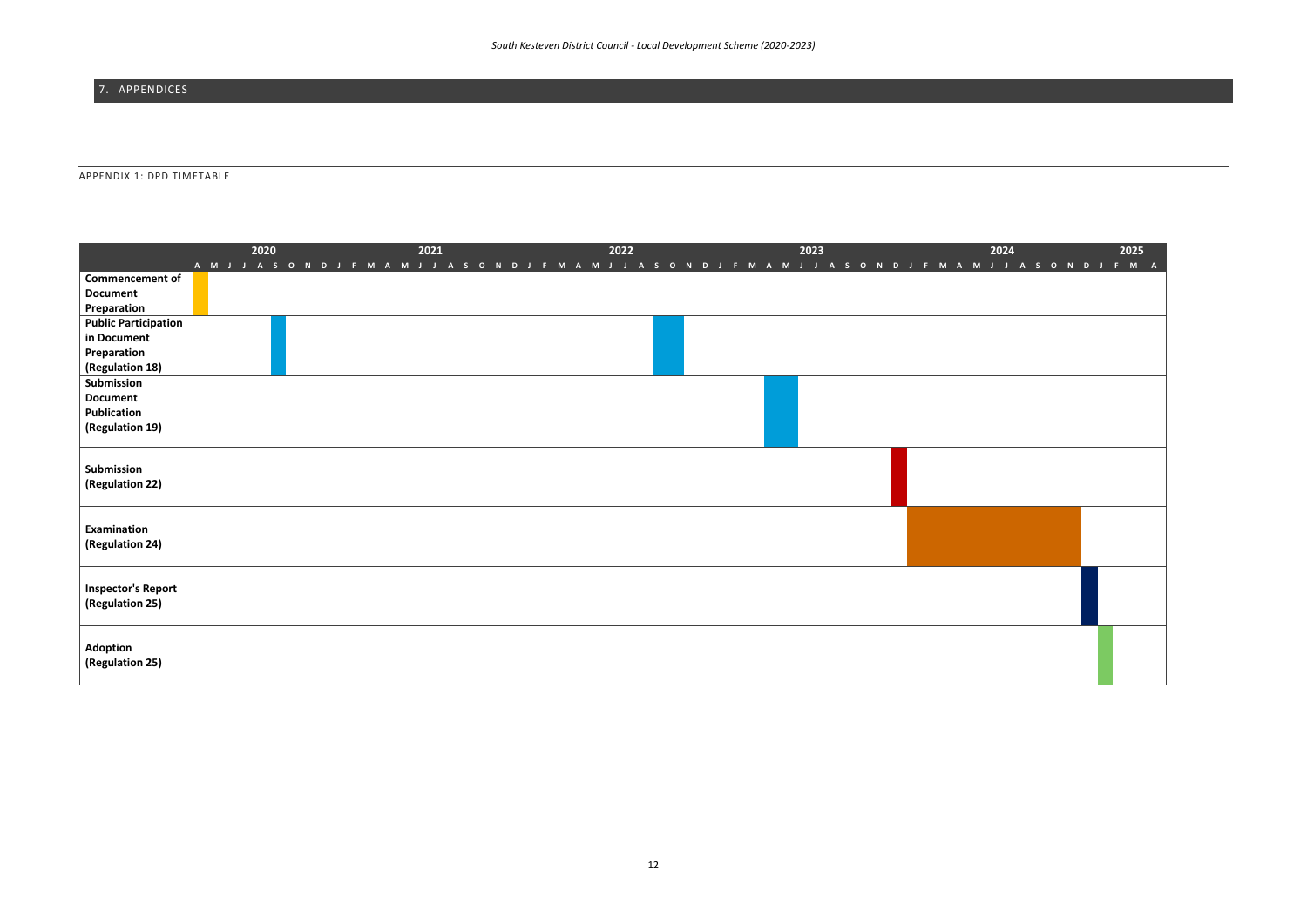APPENDIX 2: OTHER DOCUMENTS TO BE PRODUCED

|                                                                       | A M J J A S O N D J F M A M J J A S O N D J F M A M J J A S O N D J F M A M J J A S O N D | 2018 |  |  | 2019 |  |  |  | 2020 |  |  |  | 2021 |  |  |
|-----------------------------------------------------------------------|-------------------------------------------------------------------------------------------|------|--|--|------|--|--|--|------|--|--|--|------|--|--|
| <b>Developer</b><br><b>Contributions</b><br><b>SPD</b>                |                                                                                           |      |  |  |      |  |  |  |      |  |  |  |      |  |  |
| <b>Design SPD</b>                                                     |                                                                                           |      |  |  |      |  |  |  |      |  |  |  |      |  |  |
| <b>Stamford</b><br><b>North</b><br><b>Development</b><br><b>Brief</b> |                                                                                           |      |  |  |      |  |  |  |      |  |  |  |      |  |  |

<span id="page-14-0"></span>

| <b>KFY</b>                                          |
|-----------------------------------------------------|
| <b>Commencement of Document Preparation</b>         |
| <b>Public Participation in Document Preparation</b> |
| <b>Consideration of Representations</b>             |
| Adoption                                            |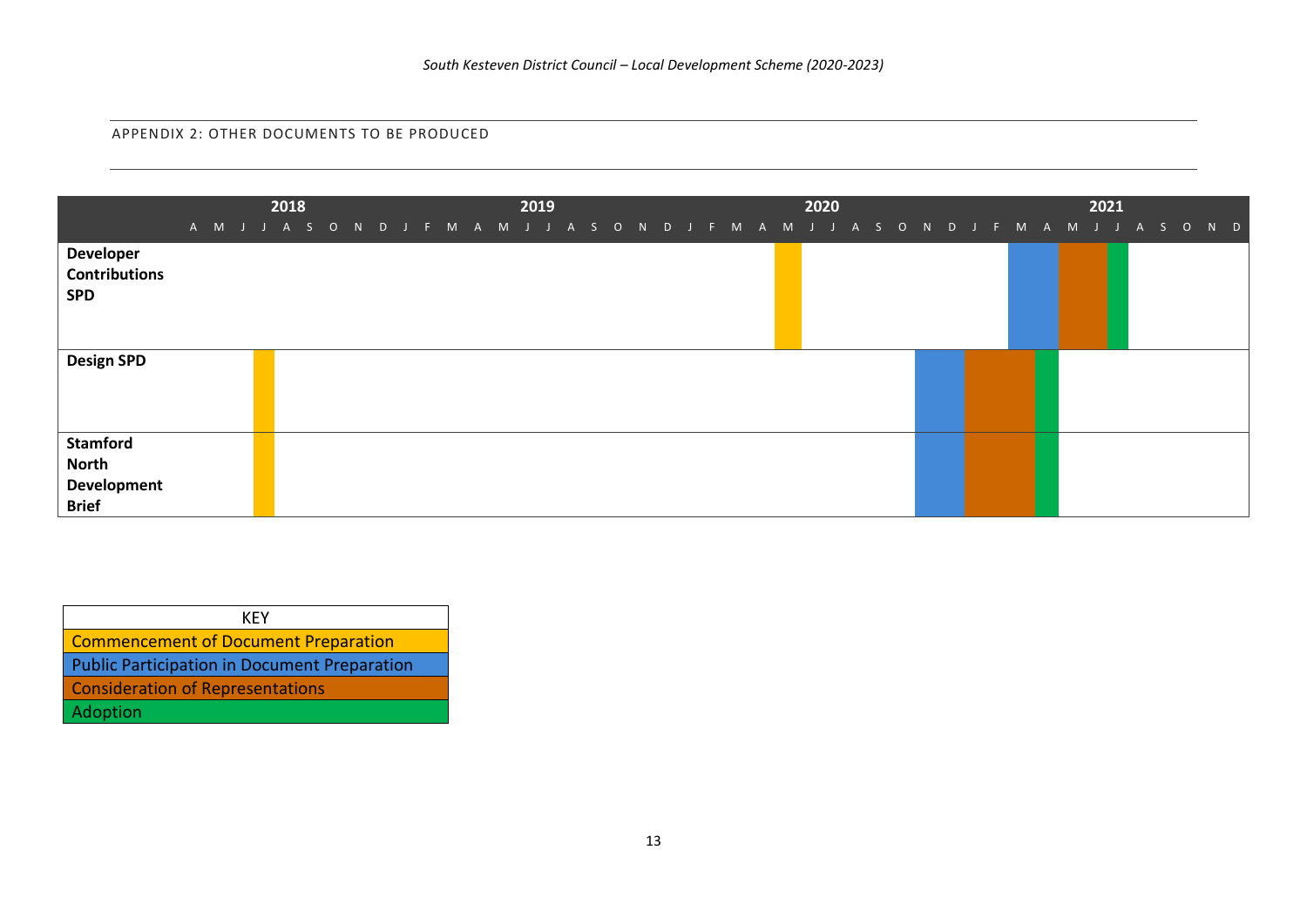# <span id="page-15-0"></span>GLOSSARY

**Community Right to Build Order** - an Order made by the local planning authority (under the Town and Country Planning Act 1990) that allows a local community group to bring forward a small development for one or more purposes, such as new homes, businesses and community facilities, but it must be small scale in comparison to the size of settlement.

**Development Plan Documents (DPDs)** - They are spatial planning documents that are subject to independent examination. There is a right for those making representations seeking change to be heard at an independent examination.

**Local Development Framework (LDF)** - This term has been replaced by the term 'Local Plan'. It was used to describe a portfolio of Local Development Documents that provide a framework for delivering the spatial planning strategy for the area. It also contained a number of other documents, including the Annual Monitoring Report, and any 'saved' plans that affect the area. This term is now replaced by 'Local Plan'.

**Localism Act 2011** - Government legislation containing wide range of reforms to the planning system.

**Local Plan** - The new term for the suite of Development Plan documents. It may consist of a single or number of Development Plan Documents.

**Local Planning Authority (LPA)**- The public authority whose duty it is to carry out specific planning functions for a particular area.

**Local Development Scheme (LDS)** - sets out the programme for the preparation of local development documents.

**National Planning Policy Framework (NPPF)** - sets out the Governments planning policies. Replaces all previous Planning Policy Statements and associated Guidance.

**Neighbourhood Development Order** - an Order made by a local planning authority (under the Town and Country Planning Act 1990) which allows communities to grant planning permission for development they want to see go ahead in a neighbourhood. It enables them to allow certain developments to be built without the need to apply for planning permission.

**Neighbourhood Development Plans** - The Plans are prepared by a parish council or neighbourhood forum for a particular neighbourhood area (made under the Localism Act 2011) and have to be in general conformity with the district plan, undergo Examination and a Referendum. After adoption they are used (alongside other policy documents) to determine planning applications.

**Planning Inspectorate (PINS) -** an independent Government agency that processes planning and enforcement appeals and holds inquiries into development plan documents.